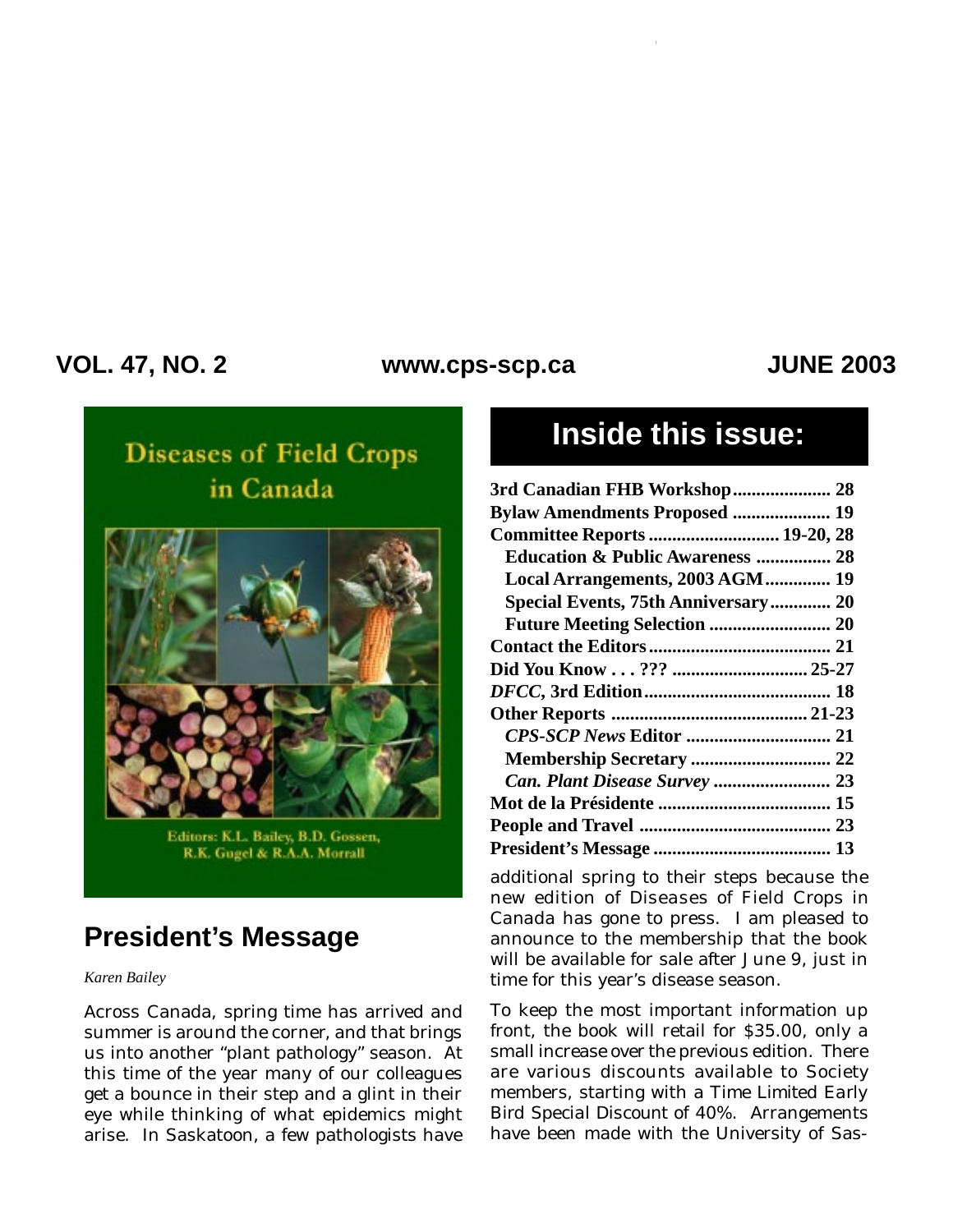katchewan Extension Press Division to store and distribute the book. For details on discounts and ordering information, see another article in this issue of *CPS-SCP News*.

The third edition of *Diseases of Field Crops in Canada* has an entirely new look, about 60% more information, including four new chapters, 659 color figures, and several life cycle diagrams. It has a wrap around cover to dis-

play the title prominently on a bookshelf and a coil binding to allow the book to lie open flatly.

Plans are underway to outline a marketing campaign, starting with a Book Launch on June 9 in Saskatoon. This event will kick off the sale of books with special dis-

counts for our sponsors and press releases to agricultural media from radio, television, and print. Of course, the marketing success of the book still depends on support from the membership. We have arrangements with the distributor to continue with consignment sales of the book by our members. If you would like to sell copies of the book to your local producers at a special consignment price, then contact either myself or Robin Morrall. We have printed 8,000 copies . . . who can sell the most?

The project took  $2 \frac{1}{2}$  years to complete. It is the culmination of efforts by more than 100 people who volunteered information and photographs, wrote sections and chapters, and then collated the individual submissions into one cohesive package. There was also an extensive fund-raising campaign led by Robin Morrall, which raised \$34, 950 plus additional in-kind contributions from financial sponsors. Strong support from these individuals and organizations was essential to keeping the retail price of the book very reasonable. These contributions are prominently acknowledged in the book.

Special thanks are given to Ralph Underwood (AAFC, Saskatoon) and Dennis Dyck (Dept. of Biology, University of Saskatchewan) for their photographic and computer-based graphics skills, which were at times nothing short of

*"Despite being a relatively small and highly specialized organization, we have a dedicated, loyal membership . . . and a healthy financial position . . . "*

miraculous! On behalf of the Society, I extend many thanks to the editors of the book, and also my personal gratitude to Robin, Bruce, and Richard, for without them the new edition would still be a wishful thought. Lastly, the Society and the current editors sincerely thank Lloyd Seaman, John Martens, and Tom Atkinson for their vision and energy in creating a successful foundation, for the new *Diseases of Field Crops in Canada,* with the first

and second editions.

Despite my personal preoccupation with finishing the book, the Board and various committees and members have also been quite busy with other activities and issues. Here are few of the most recent highlights:

1) In accordance with the priorities of the Strategic Plan, the Board awarded additional financial support to regional groups and related organizations. The BC regional group hosted a special 2 day symposium on blueberry scorch virus. The Western Ontario Regional group invited Dr. Kang (USA) to speak on the "Molecular analysis of the disease triangle." Sponsorship was given to the 19th Annual Plant Sciences Graduate Student Symposium held in Winnipeg, which is an annual meeting of graduate students studying agronomy, plant breeding and genetics, horticulture, and plant protection from Manitoba, Saskatchewan, and North Dakota. Gavin Graham, a CPS student member, won second place for his presentation on "Effect of pathogen rate and weed growth stage on the synergy of scentless chamomile." CPS also provided financial support to the ICPP 2003 for the meeting in Christchurch, New Zealand. Our support helped them to attract 1300 delegates from more than 70 countries to present 1300 papers. Nearly NZ \$150,000 was raised in bursary funds for 79 delegates from 28 countries.

2) A detailed report on the pro's and con's of CPS participation in Science Fairs was prepared by Jeannie Gilbert as Chair of the Education and Public Awareness Committee. The Board decided that the Society would not re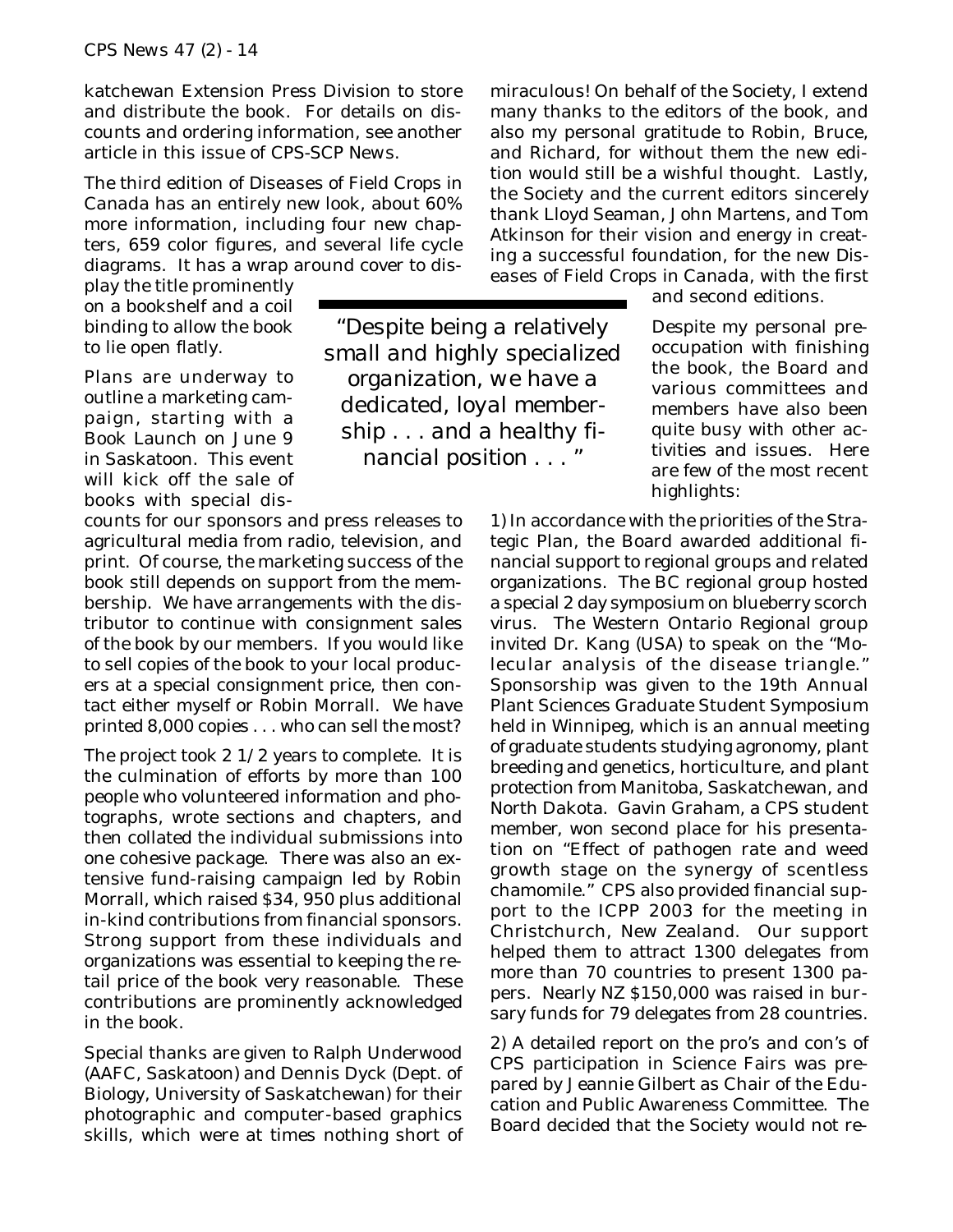ceive sufficient public exposure to warrant the financial and time commitments required by the organizers of the National Science Fairs. It was agreed that the Society should first develop a package of plant pathology projects that could be used by teachers to encourage more science fair projects.

3) The Awards Committee, chaired by Khalid Rashid, proposed that the Board consider raising the Student Travel Award to \$500. A bylaw change (printed in this issue) will be voted on at the annual general meeting. The committee also spent time designing new forms and procedures for the evaluation of the student presentations. These will greatly simplify and standardize the evaluation process.

4) A new committee chaired by Ron Howard was initiated this year to make plans and prepare for the Society's 75th Anniversary in 2004. The Special Events Committee (SPEC) has been busy and recently submitted 6 proposals for the Board to consider. These proposals highlight the Society's past, present, and future and require participation from emeritus, regular, and student members. More information will be disseminated as the plans are solidified.

5) CPS attended a meeting on the "Future of Professional Societies" organized by the Canadian Agri-Food Research Council (CARC). This meeting was attended by representatives from 25 professional societies who support agriculture and food sectors in Canada. It provided a forum for each organization to express the challenges they face, identify areas of common concern, and develop potential solutions. Many societies had common problems such as visibility and recognition for areas of expertise, declining memberships, and volunteer burnout. Ideas were put forward on areas where collaboration among groups could occur. The CPS Board will be discussing this report and assess how it could impact our Society.

In closing my last message to you, I want to say that I think the future of CPS continues to be very bright. Despite being a relatively small and highly specialized organization, we have a dedicated, loyal membership (both working and retired) and a healthy financial position

to carry out the ideas and projects that we collectively develop. One of our Society's strengths has been to often take a hard look at ourselves and re-evaluate how we do things by asking the membership what they want from the organization. This approach has allowed the Society to continue for nearly 75 years. However, to keep up our success, we still need to work on some things, such as attracting more students to the discipline and creating career opportunities for them, keeping the spirit of volunteerism alive, and increasing our public profile, particularly in education and policy issues.

The year has gone by quickly and I wish there was time to do more, but as the cliché states . . . all good things must come to an end! It was an enjoyable year and I hope you feel that I have served the Society well. My thanks to the Board, Committee Chairs, and members who have worked with me this year. Your inputs were highly valued. Hasta la vista!

### **Mot de la présidente**

#### *Karen Bailey*

À la grandeur du Canada, le printemps est enfin arrivé et l'été est à nos portes, ce qui veut dire une nouvelle saison de phytopathologie. À ce temps-ci de l'année, plusieurs de nos collègues ont des fourmis dans les jambes et une étincelle dans le regard à la pensée des épidémies à venir. À Saskatoon, quelques phytopathologistes sont encore plus fébriles parce que la nouvelle édition de *Diseases of Field Crops in Canada* a été envoyée à l'impression. Je suis contente d'annoncer aux membres que le volume sera mis en vente après le 9 juin, juste en temps pour la présente saison.

Pour vous livrer d'avance l'information la plus importante, je vous annonce que le prix de détail du livre sera de 35,00 \$, soit une légère augmentation par rapport à l'édition précédente. Divers rabais sont disponibles pour les membres de la Société, à commencer par le *Rabais spécial de durée limitée pour acheteur hâtif* de 40 %. Une entente a été conclue avec les Presses de l'Université de la Saskatchewan pour l'entreposage et distribu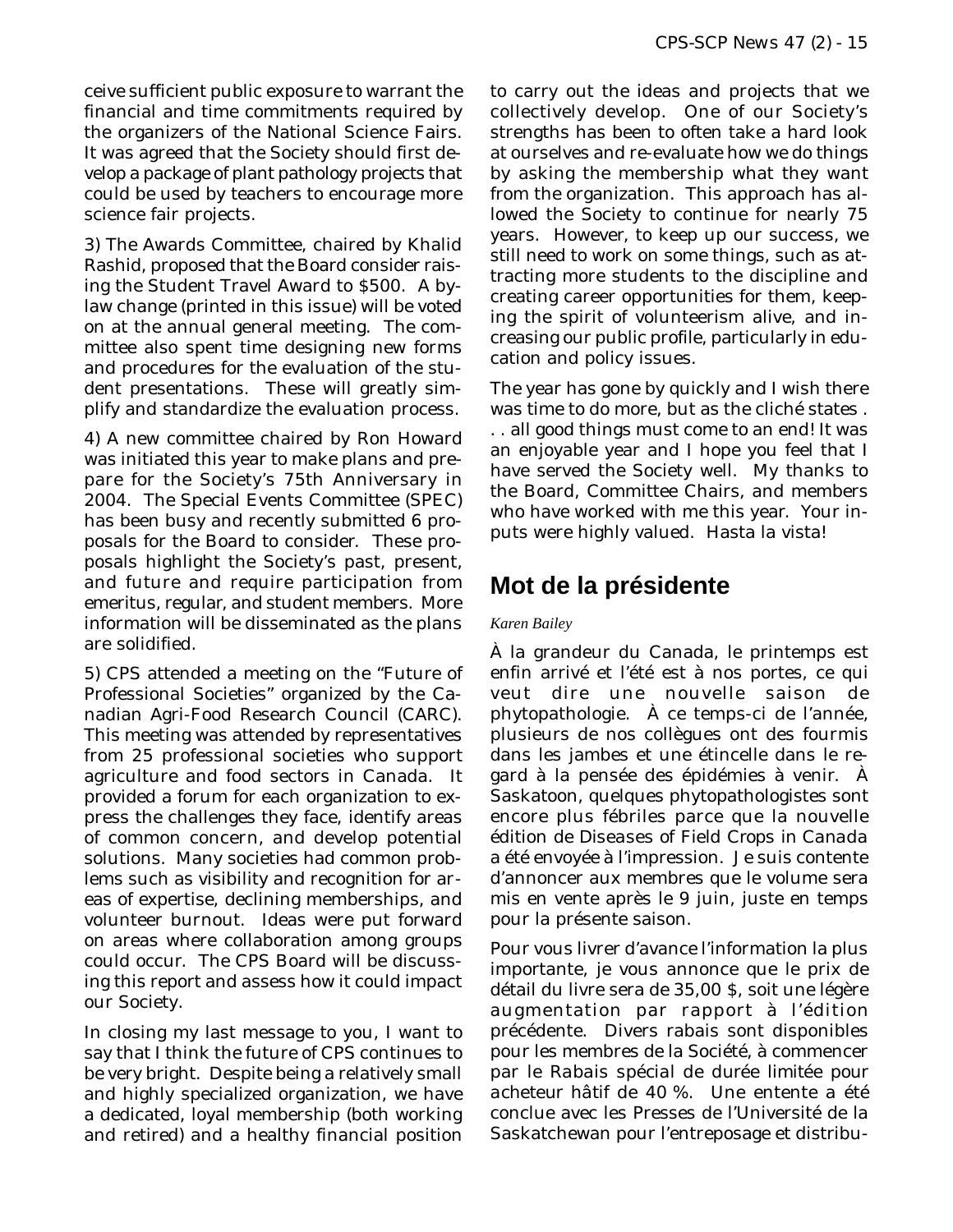tion du livre. Pour plus de détails sur les rabais et les commandes, voir l'autre article dans le présent numéro du *CPS-SCP News*.

La troisième édition de *Diseases of Field Crops in Canada* a une toute nouvelle présentation avec environ 60 % plus d'information, y compris quatre nouveaux chapitres, 659 illustrations en couleurs et plusieurs diagrammes de cycles vitaux. Le livre bénéficie d'une couverture qui met le titre bien en évidence sur un rayon de bibliothèque et d'une reliure à spirale lui permettant de reposer à plat sur une surface.

Les grandes lignes d'une campagne de mise en marché sont tracées, en commençant par le lancement du livre le 9 juin à Saskatoon. Cet évènement inaugurera la vente du livre avec des escomptes spéciaux pour nos commanditaires et des communiqués de presse destinés aux médias agricoles électroniques et imprimés. Naturellement, les ventes sont tributaires de l'intérêt des membres pour le livre. Nous avons des ententes avec le distributeur pour continuer la vente en consignation par nos membres. Si vous êtes intéressés à vendre des exemplaires du livre à vos producteurs locaux à un prix de consignation, alors contactez Robin Morrall ou moi-même. Nous avons imprimé 8000 copies . . . qui en vendra le plus?

Le projet a pris 2 1/2 ans pour être complété. C'est la combinaison des efforts de plus de 100 personnes qui ont volontairement fourni de l'information et des photographies, écrit des sections et des chapitres, et rassemblé les contributions de chacun dans un tout cohérent. Il y a également eu une vaste levée de fond, dirigée par Robinn Morrall, qui a généré 34 950 \$ en plus de contributions non financières de la part de commanditaires. Un soutien massif de ces individus et organisations était essentiel pour maintenir le prix de détail à un niveau très raisonnable. Ces contributions sont mises en évidence dans les remerciements du livre.

Je remercie spécialement Ralph Underwood (AAC, Saskatoon) et Dennis Dyck (Dép. de biologie, Université de la Saskatchewan) pour leurs prouesses en photographie et graphisme assisté par ordinateur, qui, à l'occasion,

n'étaient rien de moins que miraculeuses! Au nom de la Société, je remercie et exprime ma profonde gratitude à ceux qui ont dirigé l'édition du livre, Robin, Bruce, et Richard, sans qui la nouvelle édition n'aurait été qu'un voeu pieux. Finalement, la Société et les présents directeurs de la rédaction remercient sincèrement Lloyd Seaman, John Martens et Tom Atkinson pour la vision et l'énergie manifestées pour la création, avec les première et deuxième éditions, d'une base solide pour le nouveau *Diseases of Field Crops in Canada*.

Malgré mon désir personnel de voir le livre terminé, le Conseil d'administration, divers comités et des membres ont aussi été très occupés à d'autres activités et enjeux. En voici les plus récents faits saillants :

1) Conformément aux priorités du Plan stratégique, le Conseil a octroyé un soutien financier additionnel aux groupes régionaux et organismes connexes. Le groupe régional de la C.-B. a organisé un colloque de deux jours sur le virus de la brunissure nécrotique du bleuet. Le groupe régional de l'ouest de l'Ontario a invité le D<sup>r</sup> Kang (USA) à traiter de « Molecular analysis of the disease triangle ». Une commandite fut octroyée au 19<sup>e</sup> Colloque annuel des étudiants diplômés en phytologie tenu à Winnipeg, lequel est une réunion annuelle des diplômés du Manitoba, de la Saskatchewan et du Dakota du Nord en agronomie, en amélioration des plantes et en génétique, en horticulture, et en protection des plantes. Gavin Graham, un membre étudiant de la SCP, s'est classé deuxième avec sa présentation « Effect of pathogen rate and weed growth stage on the synergy of scentless chamomile ». La SCP a aussi fourni un soutien financier à l'ICPP 2003 pour la réunion de Christchurch, Nouvelle-Zélande. Notre contribution les a aidés à attirer 1300 délégués de plus de 70 pays qui ont présenté 1300 communiqués. Près de 150 000 \$ NZ furent offerts en bourses pour 79 délégués de 28 pays.

2) Un rapport étoffé sur le pour et le contre de la participation de la SCP à des foires scientifiques fut préparé par Jeannie Gilbert en tant que présidente du Comité de l'éducation et de la sensibilisation du public. Le Conseil a décidé que la Société ne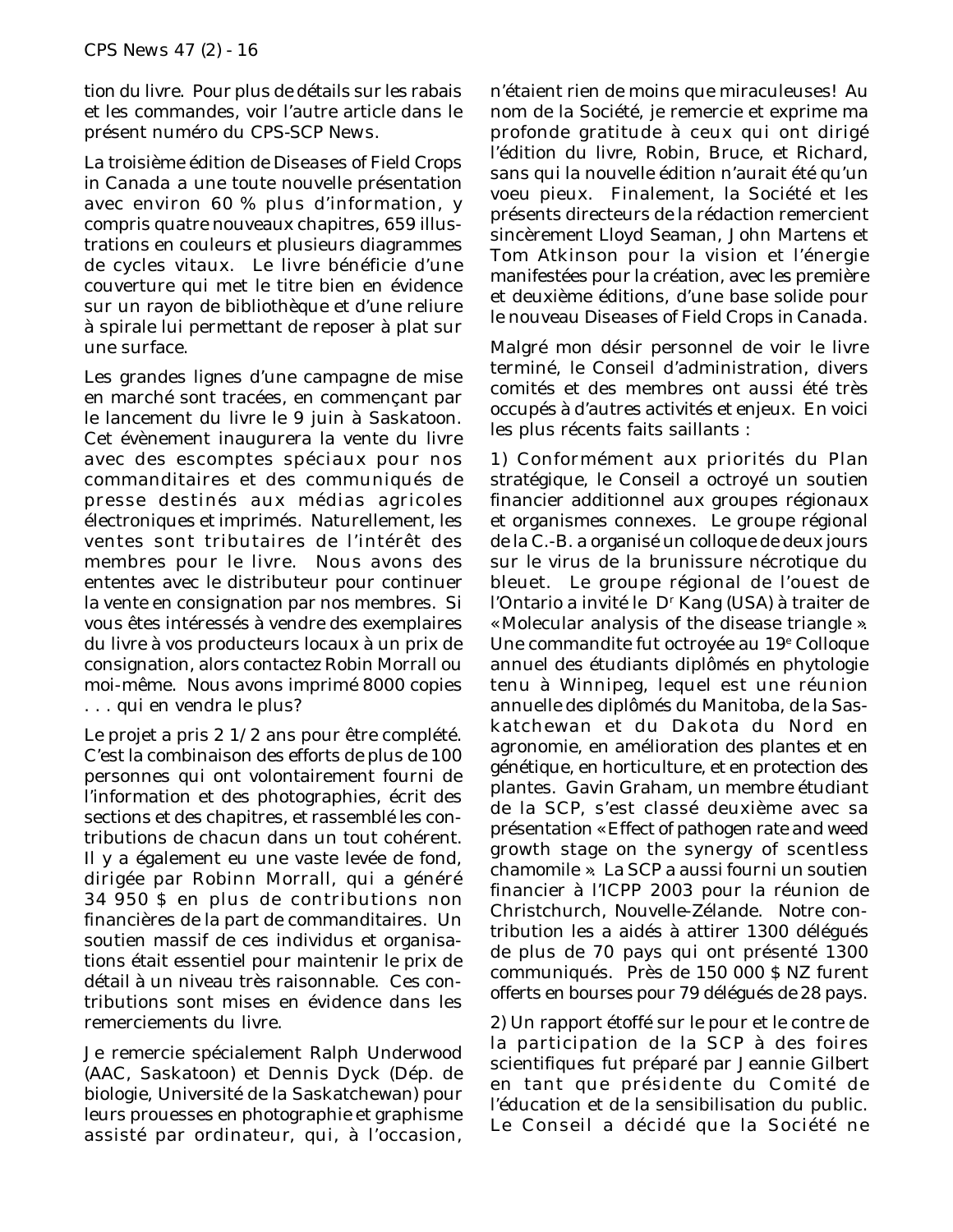bénéficierait pas d'une exposition publique suffisante pour justifier un engagement financier et consacrer le temps requis par les organisateurs de foires scientifiques nationales. Il fut entendu que la Société devait d'abord développer une trousse de projets en phytopathologie qui pourrait être utilisée par les enseignants pour favoriser une augmentation du nombre de projets dans les expo-sciences.

3) Le Comité des prix, présidé par Khalid Rashid, a proposé que le Conseil élève à 500 \$ le montant de la bourse pour indemnités de voyage remise à des étudiants. Un changement aux règlements (paraissant dans le présent

*<< Malgré le fait que nous soyons une relativement petite organisation hautement spécialisée, nous avons un effectif loyal et dévoué . . . et une situation financière saine >>*

numéro) sera mis au vote lors de l'Assemblée générale annuelle. Le Comité a aussi consacré du temps à l'élaboration de nouveaux formulaires et à une nouvelle procédure pour l'évaluation des présentations étudiantes. Ceux-ci simplifieront et standardiseront le processus d'évaluation.

4) Un nouveau comité, présidé par Ron Howard, fut formé cet année pour planifier et préparer le 75e Anniversaire de la Société en 2004. Le Comité des évènements spéciaux (COES) a été très actif et a récemment soumis six propositions au Conseil. Ces propositions mettent en lumière le passé, le présent et l'avenir de la Société, et font appel à la participation des membres émérites, réguliers et étudiants. De plus amples informations seront données à mesure que les plans se préciseront.

5) La SCP a participé à une réunion sur « L'avenir des sociétés professionnelles » organisée par le Conseil de recherches agroalimentaires du Canada (CRAC). Cette rencontre a réuni des représentants de 25 sociétés professionnelles qui oeuvrent dans le secteur agricole et alimentaire au Canada. Ce fut l'occasion pour chaque organisation de s'exprimer sur les défis auxquels elle fait face, d'identifier les secteurs d'intérêt commun et de développer des solutions potentielles.

Plusieurs sociétés ont des problèmes communs tels que la visibilité et la reconnaissance de leur domaines d'expertise, un nombre d'adhérents en diminution, et l'épuisement des volontaires. Des idées ont été lancées sur les domaines où une collaboration entre des groupes est possible. Le Conseil de la SCP discutera de ce rapport et évaluera comment il pourrait influer sur notre Société.

> En terminant, je veux dire que je pense que l'avenir de la SCP est toujours très prometteur. Malgré le fait que nous soyons une relativement petite organisation hautement spécialisée, nous avons un effectif loyal et dévoué (actif et à la retraite) et une situ-

ation financière saine qui nous permet de mettre en pratique les idées et réaliser les projets développés collectivement. Une des forces de notre Société a été d'être très critique envers elle-même et de réévaluer ses façons de faire en demandant à ses membres ce qu'ils attendent de leur organisation. Cette approche a permis à la Société d'exister pendant presque de 75 ans. Cependant, afin de continuer à avoir du succès, nous avons encore à travailler certains aspects, tels qu'attirer plus d'étudiants dans la discipline et de leur créer des perspectives de carrière, tout en gardant vivant l'esprit de volontariat et en améliorant notre image publique, particulièrement en matière d'éducation et de questions stratégiques.

L'année s'est écoulée rapidement et j'aimerais qu'il reste du temps pour faire plus, mais, comme le dit le dicton . . . toute bonne chose a une fin! Ce fut une année agréable et j'espère que vous avez le sentiment que j'ai bien servi la Société. Sincères remerciements au Conseil, aux présidents de comité et aux membres qui ont travaillé avec moi cette année. Votre implication me fut très précieuse. Hasta la vista!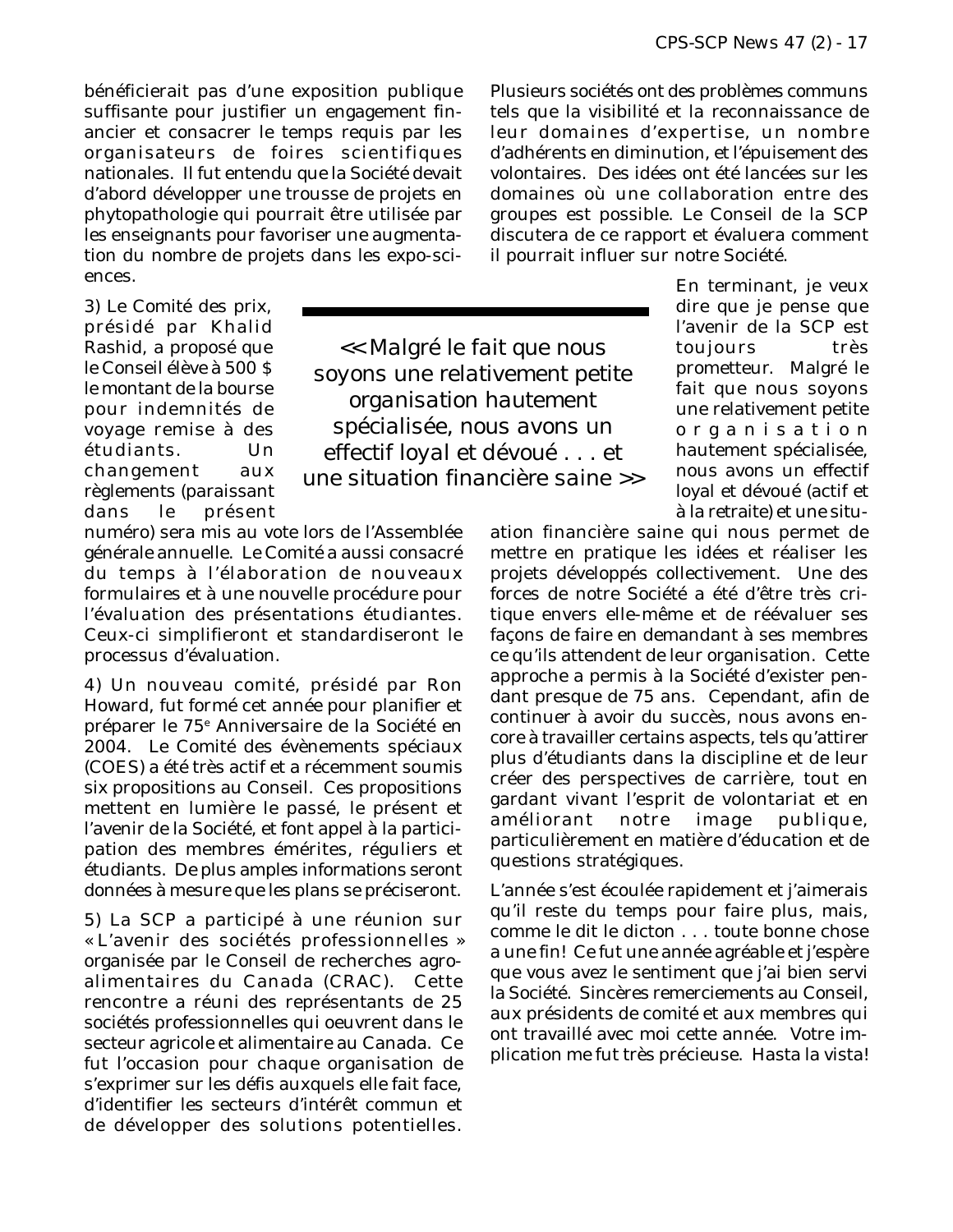### **New Book Release**

### *Diseases of Field Crops in Canada*

### **K.L. Bailey, B.D. Gossen, R.K. Gugel, and R.A.A. Morrall**

The third edition of *Disease of Field Crops in Canada* will be released on June 9, 2003. It is a comprehensive guide to identifying diseases of cereal, oilseed, pulse, forage, and other specialty field crops. Presented in an easy to read style, it describes symptoms, disease cycles, epidemiology, and management. The book will be of special interest to producers, extension agrologists, teachers, students, and plant pathologists.

There are 304 pages and 659 color figures coil bound with a wrap around cover in an 8.5 x 11 '' format. The retail price is \$35.00 (not including GST or S&H).

ISBN 0-9691627-6-6.

TIME LIMITED EARLY BIRD SPECIAL FOR CPS MEMBERS

The new edition of *Diseases of Field Crops in Canada* may be purchased by CPS members and sustaining associates in good standing at a 40% discount until August 15, 2003. After this date, the CPS membership discount is 15%. Volume discounts are available on request. More than one discount will not be applied to any single purchase.

#### HOW TO ORDER

The book may be ordered from the University Extension Press, Order Department, Room 125 Kirk Hall, extension Division, University of Saskatchewan, 117 Science Place, Saskatoon, Saskatchewan, CANADA, S7N 5C8.

Tel:(306) 966-5565

Fax: (306) 966-5567

Email: uep.books@usask.ca

Payment accepted by cheque, money order or credit card.

GST and S&H charges will be added to the purchase price.

### **Financial Sponsorship of** *Diseases of Field Crops in Canada*

The Canadian Phytopathological Society gratefully acknowledges the contributions of the following individuals, companies and other organizations to the publication of the third edition of *Diseases of Field Crops in Canada.*

#### **Platinum sponsors**

Agriculture and Agri-Food Canada, Saskatoon Research Centre, Saskatoon

BASF Canada

College of Agriculture, University of Saskatchewan

Dow AgroSciences Canada Inc.

Gustafson

Saskatchewan Agriculture, Food and Rural Revitalization

Saskatchewan Pulse Growers

Syngenta Crop Protection Canada Inc.

#### **Silver sponsors**

Department of Biology, University of Saskatchewan

Canadian Seed Growers' Association

Don Dowdeswell, Sunset Farms Ltd., Pennant, SK

Monsanto Canada Inc.

Saskatchewan Canola Development Commission

SeCan Association

Ed and Joan Seidle, Medstead, SK

#### **Bronze sponsors**

Ag-Quest Inc., Minto, MB

Butler Byers Hail Insurance Ltd., SK

Discovery Seed Labs Ltd., Saskatoon, SK

Foam Lake Marketing Club, Foam Lake, SK

Allan and Barbara Ganshorn, Regina, SK

Philom Bios, Saskatoon, SK

Pioneer Hi-Bred Production Ltd.

Saskatchewan Wheat Pool, Seed Quality Control Laboratory, Saskatoon, SK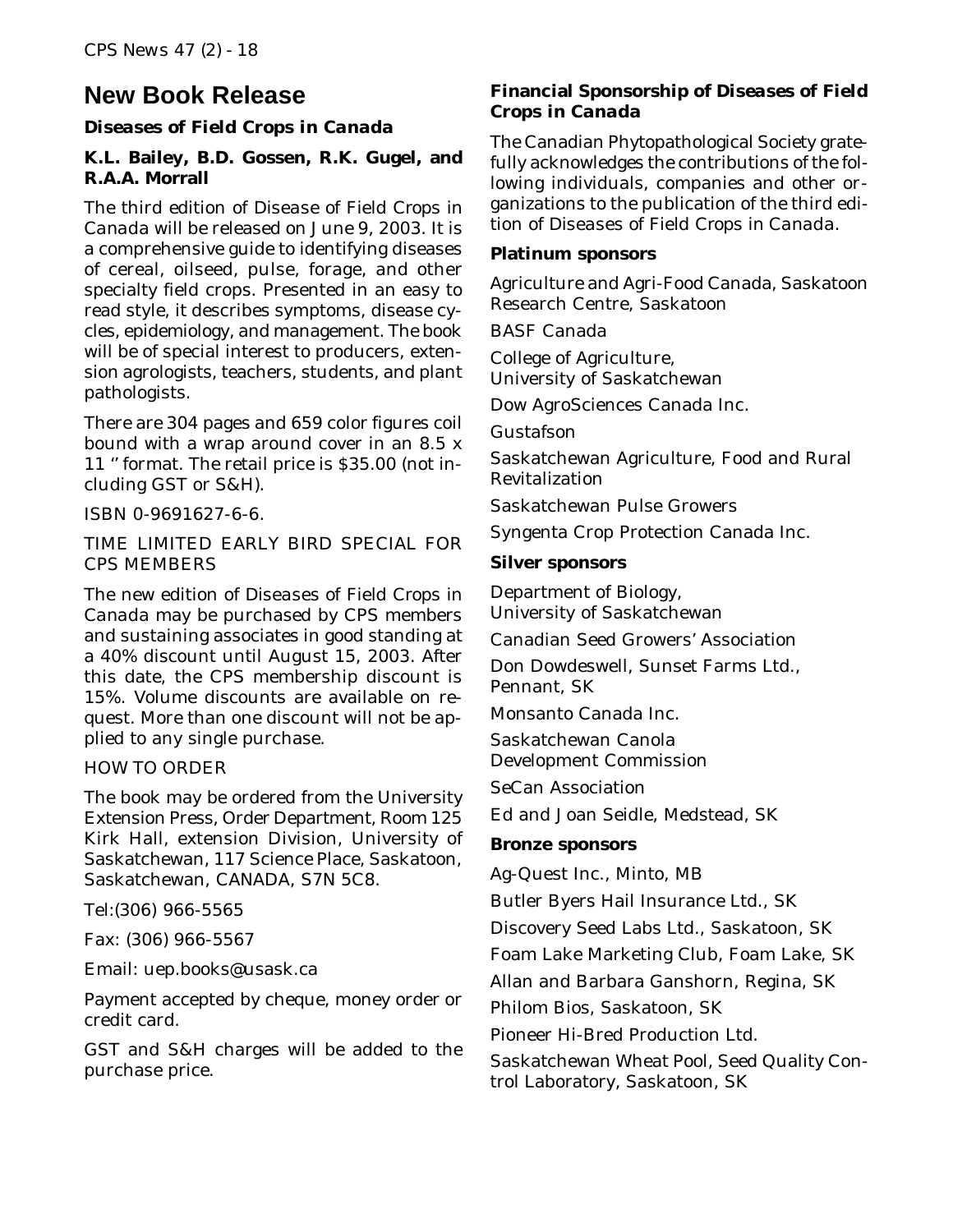### **Proposed Amendment to the By-Laws 2003**

### **Notice of Motion**

"The governing Board of the Canadian Phytopathological Society wished to bring forward a motion at the Annual General meeting of the Society to be held in Montreal, Quebec on June 25, 2003, to approve the attached amendments of the CPS By-Laws, in accordance with By-Law XVII, Section 1. Members are notified that they may vote in favour of or against adopting each of the proposed amendments at the AGM."

#### **The proposed change to the CPS By-Laws is as follows:**

 1) Propose to change the value of the CPS Student Travel Award from \$300.00 to \$500.00.

### **Current by-law reads as follows:**

VIII. Awards

8. Graduate Student Travel Award

b) There shall be a maximum of 2 awards presented annually, depending on the availability of suitable applicants, each valued at \$300.

#### **Proposed by-law change as follows:**

VIII. Awards

8. Graduate Student Travel Award

b) There shall be a maximum of 2 awards presented annually, depending on the availability of suitable applicants, each valued at **\$500**.

## **Committee Reports**

### **Awards Committee, Preliminary Report**

The Awards Committee reviewed all applications for candidates to the various awards including: CPS Fellow, Award for Outstanding Research, Award for Gordon Green Young Scientist, Award for Achievements in Plant Disease Control, and Student Travel Award.

The Committee members will evaluate students Oral and Poster presentations at the meeting for the Best Student Oral and Poster Presentation Awards.

The Awards will be presented to the successful candidates at the CPS meetings in Montreal, and a complete report will be published in the September issue of the CPS newsletter.

### **2003 Local Arrangements Committee**

#### **June 22-25; Crowne Plaza, Montreal.**

The 2003 CPS annual meeting will be held at the Crowne Plaza Hotel, Montreal, from June 22-25, 2003. The major events are: a) Symposium on "Climate change impact on phytoprotection" organized by Dr. Carole Beaulieu; b) Workshop on "Status of microbial genetic resources and culture collection in Canada" organized by Dr. Tom Fetch; c) Industry Colloquium on "Fungicides in Canadian Agriculture" organized by Dr. Odile Carisse. We have received so far 90 abstracts, including 35 for oral and 55 for poster presentations. 125 people have registered on or before the May first deadline. For updates and details on the program please see our website. We have managed to keep the total cost very low for you to attend this meeting. The hotel where we meet is close to the airport and we got a very good deal on the room rentals. It is an excellent opportunity for you to visit Montreal with your family, at low cost.

Respectfully submitted,

A. C. Kushalappa and the committee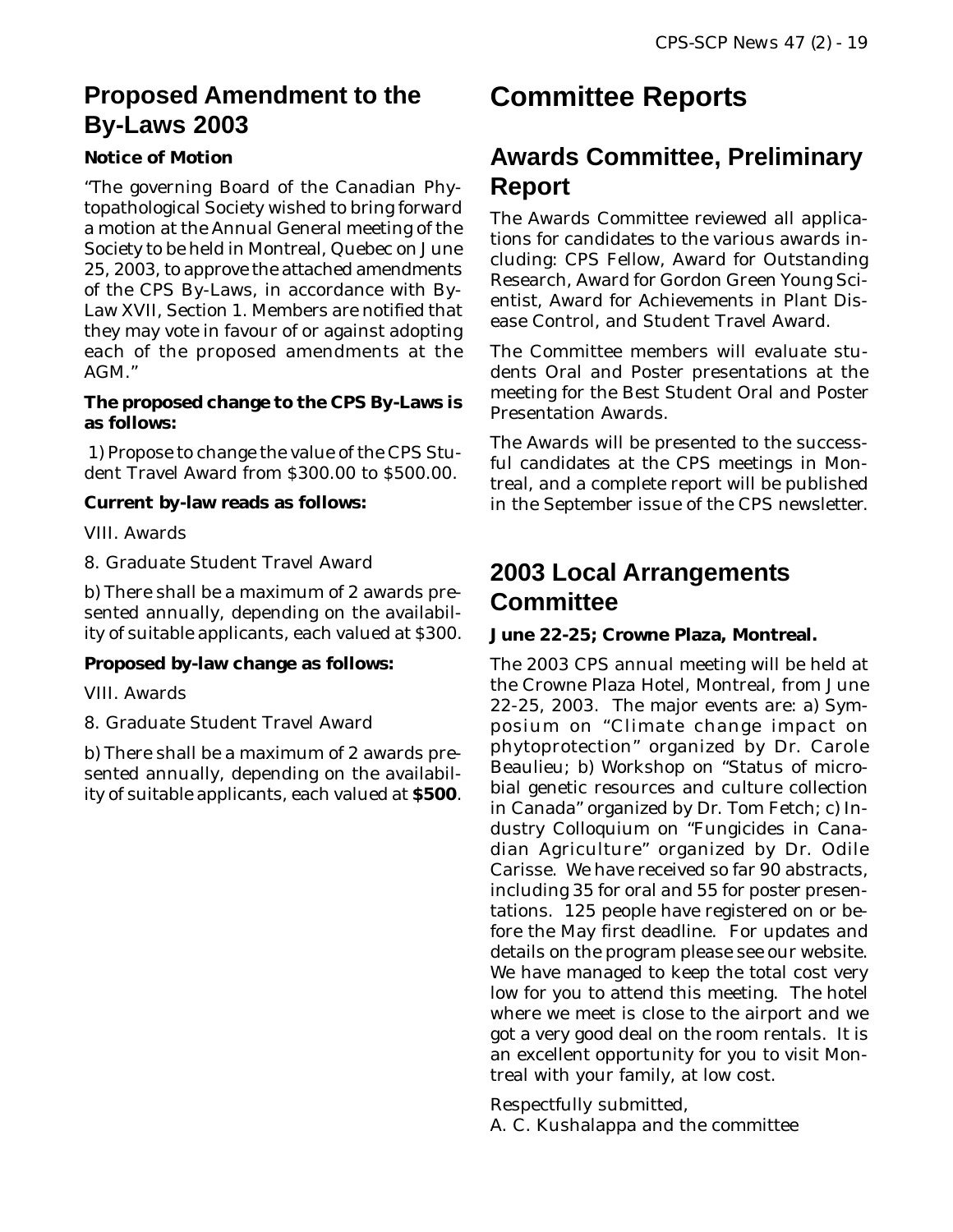### **Ad Hoc 75th Anniversary Special Events Committee**

The Special Events Committee (SPEC) was formed in July, 2002 to assist with planning special events, activities and celebrations associated with the 75<sup>th</sup> Anniversary of the Canadian Phytopathological Society in 2004. The committee consists of nine members representing emeritus, regular, student and sustaining member groups, as well as the Board and Local Arrangements Committee for the 2004 annual meeting in Ottawa. A terms of reference for SPEC was reviewed and approved by the Board in January, 2003. SPEC solicited ideas from Society members, both directly and through the CPS News, and received dozens of interesting and innovative suggestions. Six theme areas were subsequently identified: Archives; Displays & Commemorative Items; Invitations, Awards & Grants-in-Aid; Programs for Charter & Emeritus Members; Publications; and Symposia, Lectures & Workshops. A prioritized list of ideas was prepared for each theme area and the top ideas were further developed into action plans by small subcommittees of SPEC members. These plans were sent to the Board for review and to the appropriate CPS standing, subject matter and *ad hoc* committees for their use in planning special activities to commemorate the anniversary.

Respectfully submitted,

Ron Howard (Chair), Don Harder, Carl Willis, Jim Menzies, Nathan Owen-Going, Mary Leggett, Michael Corlett, Richard Hamelin (ex-officio, Vice-President, CPS), André Lévesque (ex-officio, Chair, LAC Ottawa 2004)

### **Future Meeting Selection Committee**

The CPS-SCP Future Meeting Selection Committee was presented the challenge of determining and recommending a suitable location for the 2007-CPS-SCP Annual Meeting. The CPS-SCP Annual meeting locations traditionally alternate each year from east to west. In 2002, the CPS-SCP Annual Meeting was held in Waterton, Alberta and in 2003, it will be held in Montreal Quebec. It was decided several years ago that the 2004 Annual meeting would be held in Ottawa, Ontario to celebrate CPS-SCP's 75th Anniversary. Although this breaks with the alternating east-west tradition, the alternating east-west location will continue when CPS-SCP holds a joint annual meeting with Plant Canada in Edmonton during 2005. CPS-SCP and Plant Canada have also agreed to have joint meetings every other year staring in 2005. In 2006, CPS will meet jointly with the American Phytopathological Society in Quebec City, Quebec.

To uphold the alternating east-west tradition and the CPS-SCP/Plant Canada agreement, the 2003 CPS-SCP Future Meeting Selection Committee recommends that Saskatoon, Saskatchewan be considered for the location of the 2007 CPS-SCP/Plant Canada joint meeting. The Site Selection Committee also recommends to the CPS Board to formally invite Plant Canada to meet jointly in Saskatoon during 2007. Plant Canada has indicated they would consider joining CPS-SCP in Saskatoon in 2007 once they have received a formal invitation from CPS-SCP. The Plant Canada Board will meet later this year to formally discuss the 2007 CPS-SCP/Plant Canada meeting. Plant Canada also indicated that if they decide to pursue a joint meeting with CPS-SCP in 2007, members from Plant Canada would help on the Local Arrangement and Organization committees.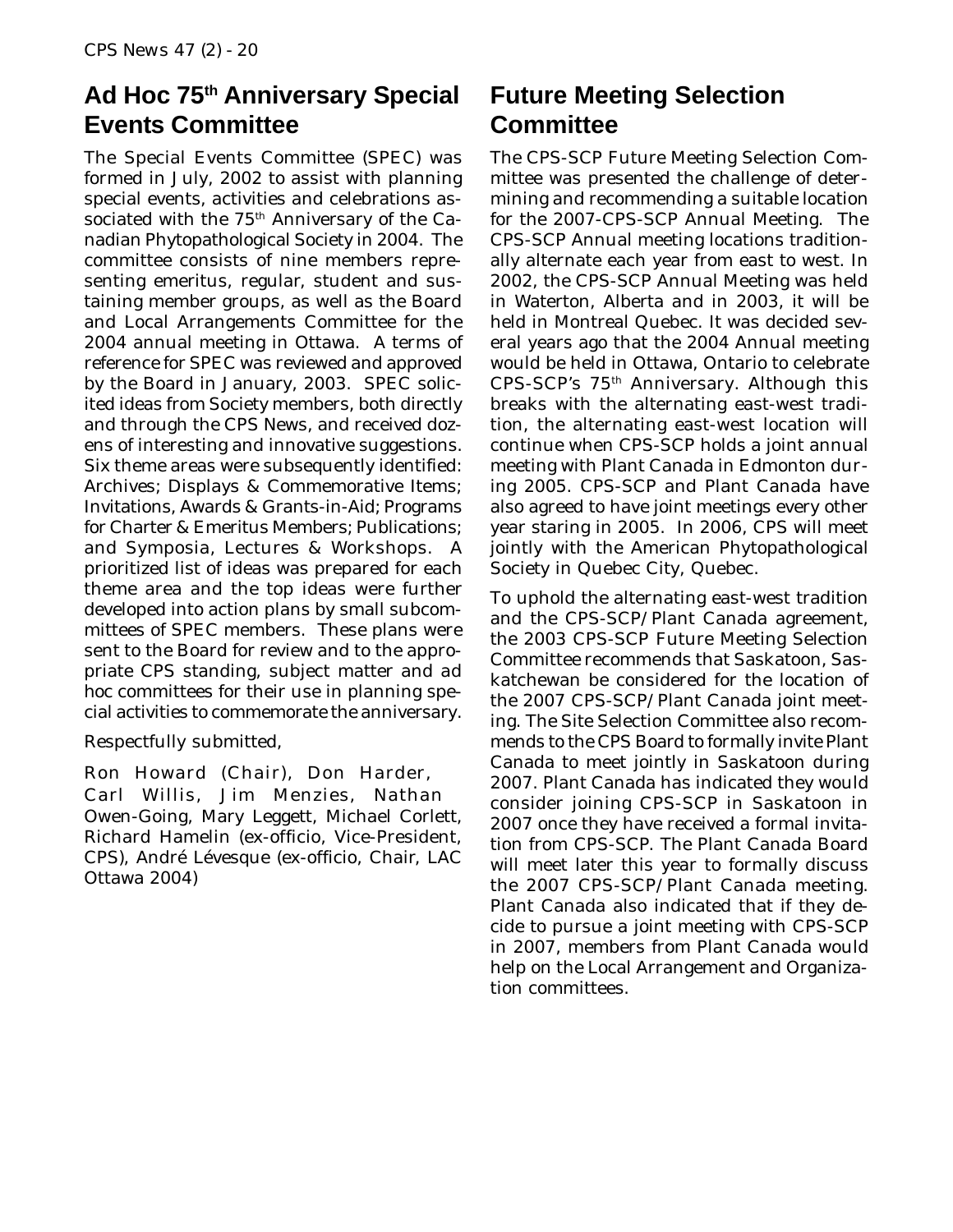#### **The following is the site selections for CPS-SCP Annual meetings over the next 5 years:**

**In 2003**, CPS-SCP will be meeting in Montreal, Quebec.

**In 2004**, CPS-SCP will be meeting in Ottawa, Ontario.

**In 2005**, CPS-SCP will be meeting with Plant Canada in Edmonton, Alberta.

**In 2006**, CPS-SCP will be meeting with the American Phytopathological Society in Quebec City, Quebec.

**In 2007**, CPS-SCP will be meeting with Plant Canada in Saskatoon, Saskatchewan.

Submitted by the 2003 CPS Future Meeting Selection Committee:

Michael Celetti (Chair) Randy Kutcher Kelly Turkington

### **Contact the Editors**

T. Kelly Turkington, Editor AAFC - Lacombe Research Centre 6000 C&E Trail Lacombe, AB T4L 1W1

> Email: turkingtonk@agr.gc.ca phone: 403-782-8138<br>FAX: 403-782-6120 FAX: 403-782-6120

Jim Menzies, Associate Editor AAFC Cereal Research Centre, 195 Dafoe Road Winnipeg, MB R3T 2M9

> Email: jmenzies@agr.gc.ca phone: (204)983-5714

Lakhdar Lamari, Associate Editor Department of Plant Science, University of Manitoba Winnipeg, MB R3T 2N2

> Email: l lamari@umanitoba.ca phone: (204) 474-6071

*This is my last kick at the cat as editor of this Society's newsletter. I took over from Roger Rimmer in 1995 after the AGM in Toronto. The sweltering humidity on the day I showed my design suggestions to the CPS Board is etched in my memory. Although I have not attended as many annual meetings as I'd have liked since then, working on "the News" has helped me to stay in touch with colleagues from across Canada and even outside the country.*

*Who else can say they've worked with seven President's in seven years? There have been many changes in my tenure, not the least of them the complete migration to electronic article submission.*

*I had hoped to go out with a bang rather than a whimper, but . . . whimper it shall be as my regular obligations are in high gear. All there is time for is a fond farewell to my friends and colleagues, a hearty << Merci beaucoup >> to our always dependable translators, Jean-Guy Parent et Claude Richard (aka. PaRi), and a warm welcome to your new Editor-in-Chief - Kelly Turkington. Adieu mes amis.*

David Kaminski

### **Other Reports**

### **CPS-SCP News Editors' Report**

The cost of production for the last 4 issues (June 2002 to March 2003) was \$5480.08. The individual contributions were mailing - \$1937.62, printing - \$2342.70, dedicated email - \$364.38, stationery supplies - \$295.38, French translation - \$300 and pre-mail processing \$240 (addressing, stamping, stuffing and sealing). The grand total was slightly more than the budgeted amount (\$5000), but would have been just under budget but for the printing of the AGM brochure with the March issue.

Suggestions for editorial content and improvements to the *CPS-SCP News* are always welcome. Instructions for contacting the Editor are printed in every issue.

David Kaminski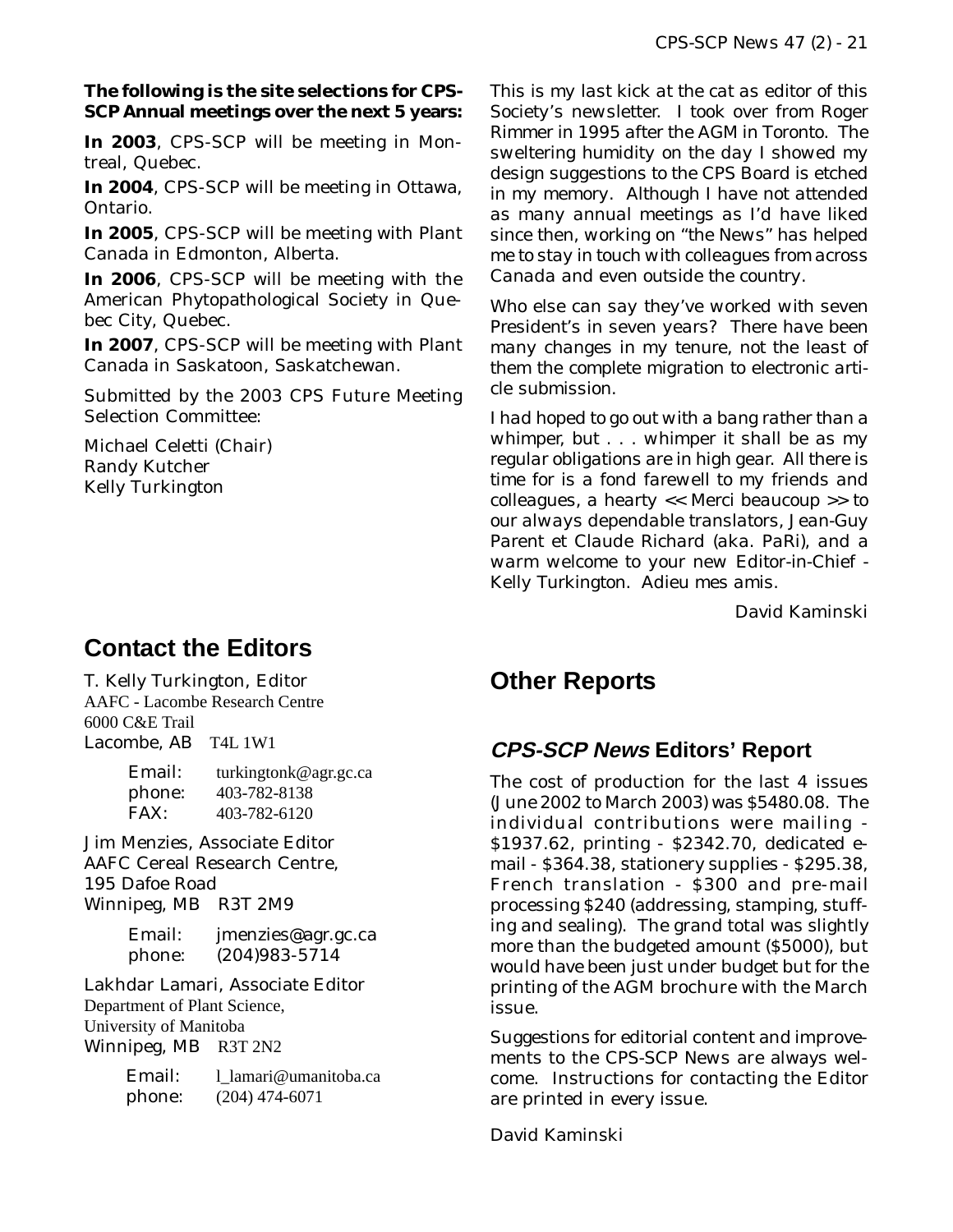### **Membership Secretary - 2003**

### **Membership Totals (as of May 15, 2003):**

| Regular members:              | 300 |  |
|-------------------------------|-----|--|
| <b>Emeritus members:</b>      | 55  |  |
| <b>Student members:</b>       | 30  |  |
| <b>Sustaining Associates:</b> | 14  |  |
| <b>Total Members:</b>         | 397 |  |

At the same time last year, we had 406 members, so numbers are similar but slightly lower. The final total for 2002 was 418 members. Membership renewals and applications are continuing to trickle in.

#### **New members:** 20 (Regular - 14; Student: - 6)

Members from 2001 not renewed: 55

#### **Number of Members by Geographic Region**

Canada: 327; US: 49; International: 21

#### **Number of Members by Province:**

ON – 82; BC –57; AB – 41; MB – 50; SK – 38; QC – 32; PE – 11; NB – 8; NS – 6; NF - 2

186 Western Canada members (BC-MB); 141 Eastern Canada Members. (ON-NF)

### **Print Journal vs. Online Access**

Print only - 269; Online only – 47; Both print and online – 41; No journal (emeritus) – 40.

### **New Members:**

On behalf of CPS, I would like to extend a warm welcome to the following new regular and student members:

#### **New Regular Members:**

- 1. Vikram APPANNA, Plant Science, McGill **University**
- 2. David BACKHOUSE, University of New England
- 3. M. BAHADORI
- 4. Tharcisse BARASUBIYE, Agriculture et Agro-Alimentaire Canada, Ottawa
- 5. Mahdi GHANAPOUR
- 6. Lloyd HARRIS, AgView
- 7. Scott HENRY, Bayer CropScience
- 8. Xiujie LI, Alberta Research Council
- 9. Forrest W. NUTTER, Iowa State

University

- 10. Nandita SELVANATHAN, Manitoba Agriculture & Food
- 11. Denis A. SHAH, Plant Pathology, NYSAES
- 12. James TUCKER, Agriculture & Agri-Food Canada, Brandon
- 13. Owen WALLY, Plant Science, University of Manitoba
- 14. Xiaoyang ZHU, Central Experimental Farm, Agriculture and Agri-Food Canada

#### **New Student members:**

- 1. Amélia DAUCH, Plant Science, McGill **University**
- 2. Gavin GRAHAM, Plant Sciences, University of Saskatchewan/Agriculture & Agri-Food Canada
- 3. M. Rafiqul ISLAM, Georg-August-University of Goettingen
- 4. Gerald MARTENS, Plant Science, University of Manitoba
- 5. Rajesh RAMARATHNAM, Plant Science, University of Manitoba
- 6. Grace SUMAMPONG, Biological Sciences, Simon Fraser University

The following **Sustaining Associates** have generously supported the CPS for 2002:

- 1. Advanta Seeds Canada Inc.
- 2. Agricultural Certification Services Inc.
- 3. BASF Canada
- 4. Bayer Crop Science
- 5. Busch Agricultural Resources Inc.
- 6. Dow AgroSciences Canada Inc.
- 7. Dupont Canada Agricultural Products
- 8. Gustafson
- 9. Monsanto Canada Inc.
- 10. Plant Products Co. Ltd.
- 11. Phyto Diagnostics Co. Ltd.
- 12. Pioneer Hi-Bred Production Limited
- 13. Syngenta Crop Protection Canada Inc.
- 14. United Agri Products

Respectfully submitted,

Gayle Jesperson Membership Secretary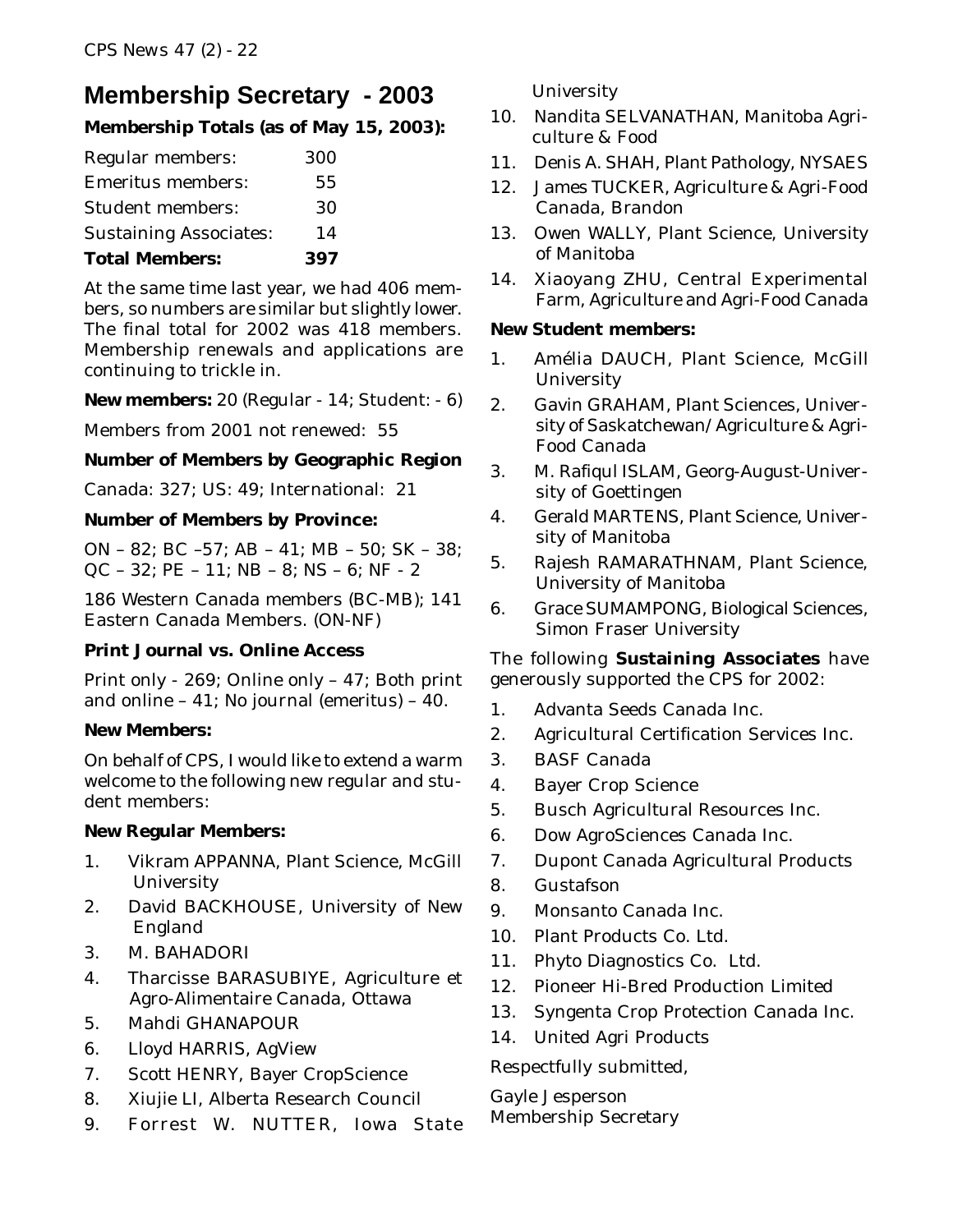### **Report of the National Coordinator, Canadian Plant Disease Survey - Disease Highlights Compte Rendu du Coordinateur National, L'inventaire des Maladies des Plantes au Canada - Apercu des Maladies**

Volume 83 of the Canadian Plant Disease Survey (CPDS), reporting mainly on disease highlights for 2002, will be published at the end of May on the CPS website (http://www.cpsscp.ca). Thanks are due for the efforts of the section editors (Marilyn Dykstra, Andy Tekauz, John Muir, Bruce Gossen, Tom Hsiang and Paul Hildebrand) as well as Stephanie Hilton and Jamie McNeil (compilers) and Bruce Bowman (webmaster) at Agriculture and Agri-Food Canada (AAFC), London, Ontario. Fifty-five reports will be published, two more than in Volume 82. The distribution among sections is: cereals (22 reports); oilseeds and special crops (20); forest trees (4); diagnostic labs (4); fruits, nuts and berries, ornamentals and turfgrass (3); forages (2). Unfortunately, no submissions were received in the vegetables section and only one article is in French. The journal is, thus, not representative of the major linguistic division of Canada and is dominated by submissions from pathologists in the western provinces.

This will be the seventh year that CPDS is published electronically. In addition to being available on the web, it is distributed on request to authors and subscribers on diskette. A small number of hard copies are printed by the Society to send to libraries that prefer them for archival purposes. The national coordinator welcomes comments about the format, editing or publication of CPDS.

Stephanie Hilton retired in May. A replacement from AAFC, London to serve as compiler was found, but was recently assigned to a new position. Thus, the position of CPDS compiler for next year is still uncertain. In addition, a new government policy that all items on AAFC websites must be in both official languages means that CPDS can no longer be posted on the AAFC, London site. Therefore, CPDS will in future be posted directly on the

CPS site, and directions to that site will be given (in both languages) from the AAFC, London, site (http://res2.agr.gc.ca/london/ pmrc.html). On behalf of the Society, I extend a sincere thank-you to AAFC, London for the fruitful cooperation it has had with CPS over the years.

Respectfully submitted,

Robin Morrall, CPDS National Coordinator Department of Biology University of Saskatchewan Saskatoon, S7N 5E2.

### **People and Travel**

As a part of the restructuring of Alberta Agriculture, Food and Rural Development, Dr. **Kan-Fa Chang** has been transferred to the Field Crop Development Centre at Lacombe from CDCS, Brooks, beginning in mid-February. His mandate will focus on field pea, but also include diseases of other pulse crops. This transfer is also related to the agreement developed between AAFRD and Agriculture and Agri-Food of Canada to support the pea breeding program at AAFC, Lacombe. Kan-Fa is based at the AAFC Lacombe Research Centre and he can be reached by phone 403-782- 8596, fax 403-782 6120 and e-mail kan.fa.chang@gov.ab.ca. Robyne Bowness (tel. 403-782-8595) was recently recruited from 44 candidates as Dr. Chang's technician.

**Xiaowei Guo**, a Master's student of **Dilantha Fernando** working on the epidemiology of the blackleg disease of canola, in the Department of Plant Science at the University of Manitoba has received a Canadian Wheat Board Scholarship to pursue his doctoral studies from September 2003. He will work on fusarium head blight disease and its effects on wheat grain quality under different climatic conditions. Xiaowei will be supervised by Dilantha Fernando.

**Michele Heath** (University of Toronto) escaped the cold and erratic weather of Ontario in April to give an invited talk at the Keystone Symposium in Utah on Plant Biology: Functions and Control of Cell Death, followed by the presentation of seminars on biotrophic fungal pathogens at the University of British Columbia and the University of Victoria.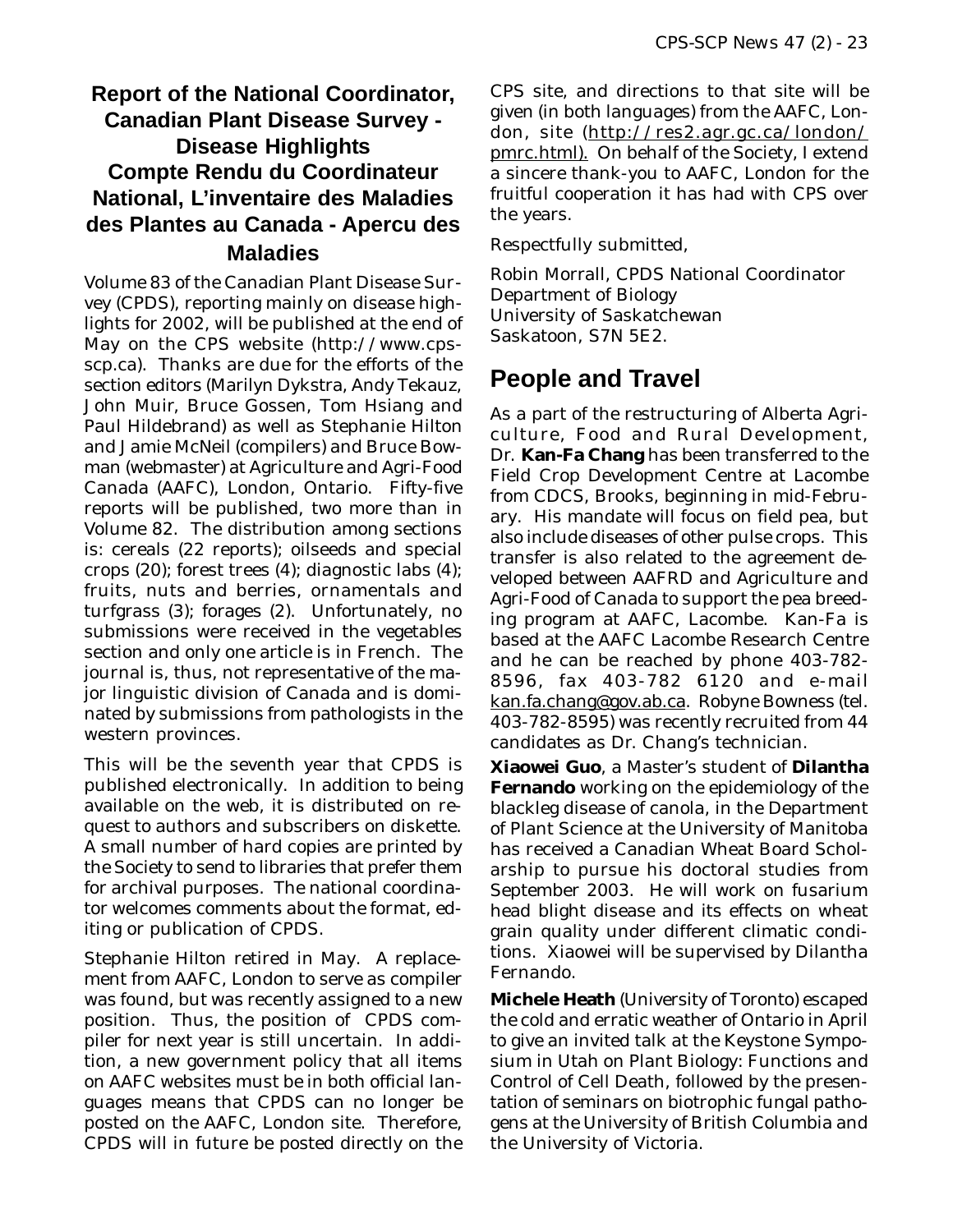

**Randy Kutcher**, Agriculture & Agri-Food Canada, was awarded an international travel internship from the Inter-American Institute for Cooperation on Agriculture to conduct a collaborative research project with colleagues in Brazil.

My visit to Brazil, September to December, 2002, was spent at EMBRAPA, Trigo (Ministry of Agriculture and Food Supply, Brazilian Agriculture Research Corporation, Wheat) in Passo Fundo, Rio Grande do Sul, in southern Brazil. I was very happy to renew my friendship with a former graduate student from the University of Saskatchewan, Dr. Gilberto Tomm and his family. Together with other EMBRAPA scientists we investigated pathology issues related to canola and field pea production.

The moist climate of southern Brazil allows the cultivation of many species of food crops. This climate is also conducive to many crop pests (insects, diseases and weeds). Currently most farmers produce two crops per year, warm season crops (corn and soybean) in the summer months and cool season crops (cereals) in the winter. At present, there are few crops produced during the winter other than wheat, barley and oats. The area of barley production is limited and oats are usually seeded as a cover crop and do not normally provide an economic return.

Much of the research at EMBRAPA Trigo is on wheat. Increased production of wheat is a priority for Brazil since the country imports approximately 70% of its requirement. Diseases are a major limitation to production of wheat in southern Brazil. The development of a rotation with other crops, particularly broadleaf crops would help to break disease cycles for wheat. This would result in increased production and quality and reduced pesticide use. Production of broadleaf crops will also generate income for farmers. Research such as the project that was conducted will be necessary to provide agronomic information and develop production packages for

successful cultivation of alternative crops. Canola has been investigated for over 20 years and currently there are a small number of farmers growing the crop. The crop is crushed locally and marketed to retail within Brazil. Blackleg is a severe pest problem that may limit production, although some varieties with genetic resistance are performing well.

Field pea has a number of beneficial attributes for inclusion in the crop rotation in southern Brazil. The crop fixes nitrogen, therefore reducing the need for nitrogen fertilizer and also provides an economic return to producers. Peas can be used in the poultry and swine industry in southern Brazil at times of the year when corn is in short supply. However control of disease is one of the main obstacles to overcome in the production of field pea. Mycosphaerella blight and anthracnose appear to be major limitations to production.

While on my transfer of work, I had the opportunity to travel to Uruguay and visit with Dr. Silvia German and other scientists at the INIA research station in La Estanzula (near Colonia). Crop production practices in the wheat growing parts of Uruguay are similar to Brazil. Diseases of wheat are a major limitation and researchers have been investigating alternative crops such as canola to introduce into the crop rotation.

The Brazilian people were friendly and welcoming and I came home a few pounds heavier from all the BBQ beef (churassco). The countryside is very beautiful, and the weather, although wetter than normal (blame assigned to El Nino) was very pleasant. The Brazilian election in October was a very important event. Unlike Canadian elections, most people showed a real interest (voting is mandatory between 18 and 70 years of age). It was an historic time as the result was the election of Lula da Silva as the first working class citizen to become President. People have high hopes for change that will improve the lives of all Brazilians. Agriculture is a very important part of the Brazilian economy and will play an important role in that change.

Article submitted by Dr. Randy Kutcher, Agriculture and Agri-Food Canada P.O. Box 1240 Melfort, SK S0E 1A0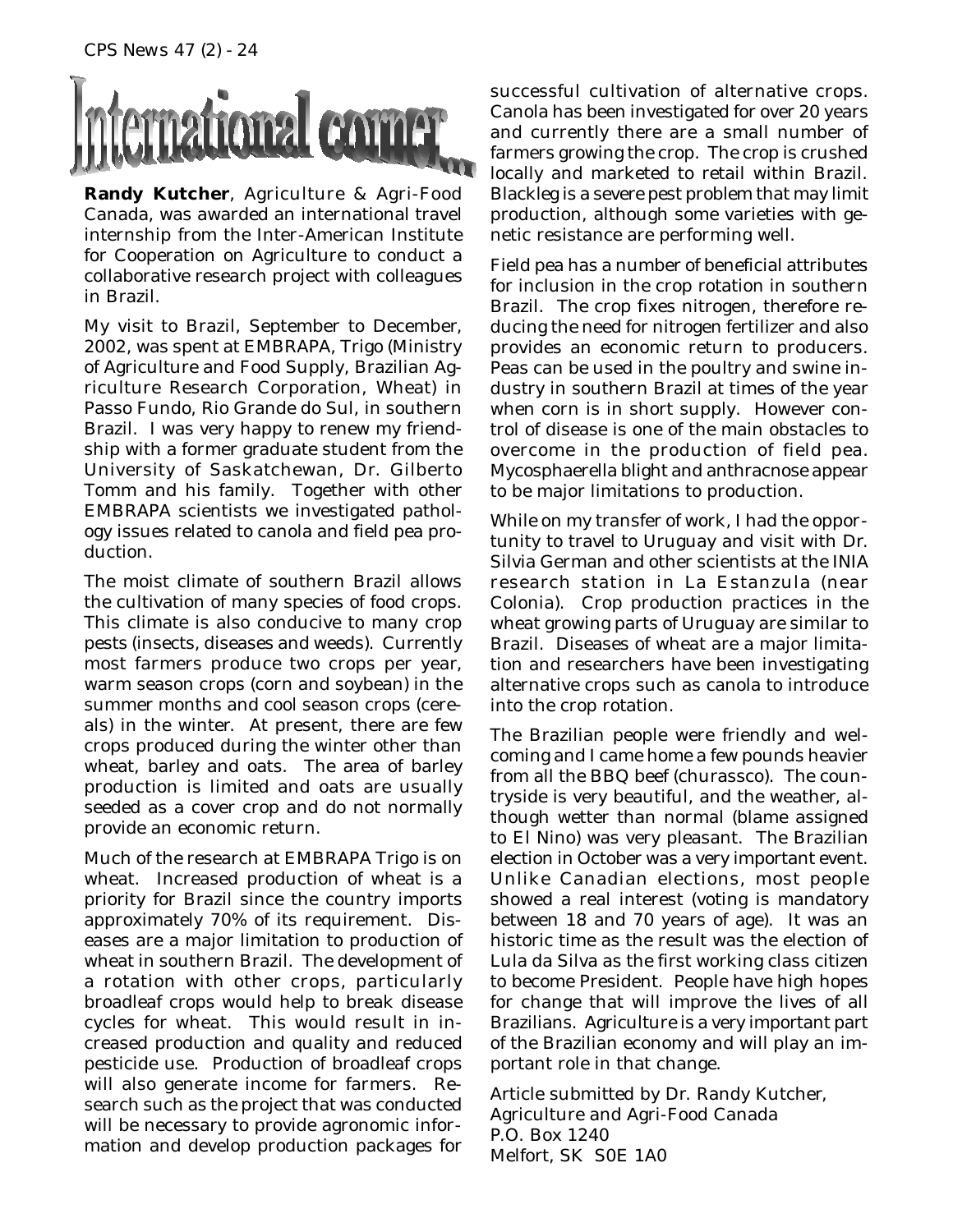### **Did You Know . . . ?**

#### Ergot - *Claviceps purpurea*

The term 'ergot' is of French origin, derived from *argot*, meaning cock spur. It refers to the small pointed nail on the heel of a cock, which is similar in shape to the ergot sclerotium. In Latin, claviceps means club-headed, and purpurea means purple. The name pertains to the conspicuous dark purple-black ergot sclerotium that is visible in infected grass heads. The conspicuous nature of the sclerotium probably explains the numerous references to the disease throughout recorded history.

This disease has had a dramatic impact on mankind because of the sclerotia contain many compounds toxic to humans and other animals. Prolonged ingestion of the sclerotia or of bread made from flour infested with ergot produces devastating physiological and psychological effects on the human body, called ergotism. The sclerotia also contain psychoactive compounds similar to lysergic acid diethylamine (LSD), which only adds to the horror and pain of afflicted individuals. Many thousands died from ingestion and ergot poisoning during the many epidemics that ravaged Europe during the Middle Ages. Children were the most susceptible to the ravages of ergot. Severe chronic ergot poisoning eventually turned individuals into screaming, gibbering idiots whose fingers, toes, arms and legs blackened and corroded away from a dry gangrene. Before the etiology of the disease was known, the only relief from this scourge was death.

To understand the impact that ergot had on humankind, especially during the middle ages, it is necessary to understand the nature and importance of its primary host, rye, in bread making. The Greeks and Romans described ergot, but did not report any of its medical effects because they did not use rye in their bread. Rye was the bread corn of the Teutons, or Germans, and was introduced into southern Europe in the early Christian era. It was most popular in France and in a large belt extending from The Netherlands across Northern Germany, Czechoslovakia, Austria, Poland



and Central Russia. It was not widely employed in England and southern Europe because of the tradition in those areas of making bread out of wheat flour. Rye was the culprit in the ergot epidemics because it is much more susceptible to ergot than wheat, barley or oats.

The first recorded epidemic from ergot was in AD 857 in the Rhine Valley, where thousands of peasants died. The disease became known as *sacer ignis* or holy fire because afflicted individuals often experienced an intense burning and were thought to be cursed by God. Ergot epidemics were sporadic, striking only every 25-50 years in some regions of France and Germany, and more commonly in others. Ergot generally occurred following prolonged rainy conditions that favoured development of the fungus. Ergot poisoning was most frequently observed shortly after harvest. Exhaustion of the previous year's food stores by midsummer resulted in food shortages for many peasants. Therefore, the grain that fell from the ear during harvesting was immediately milled into flour. Because the ergot scle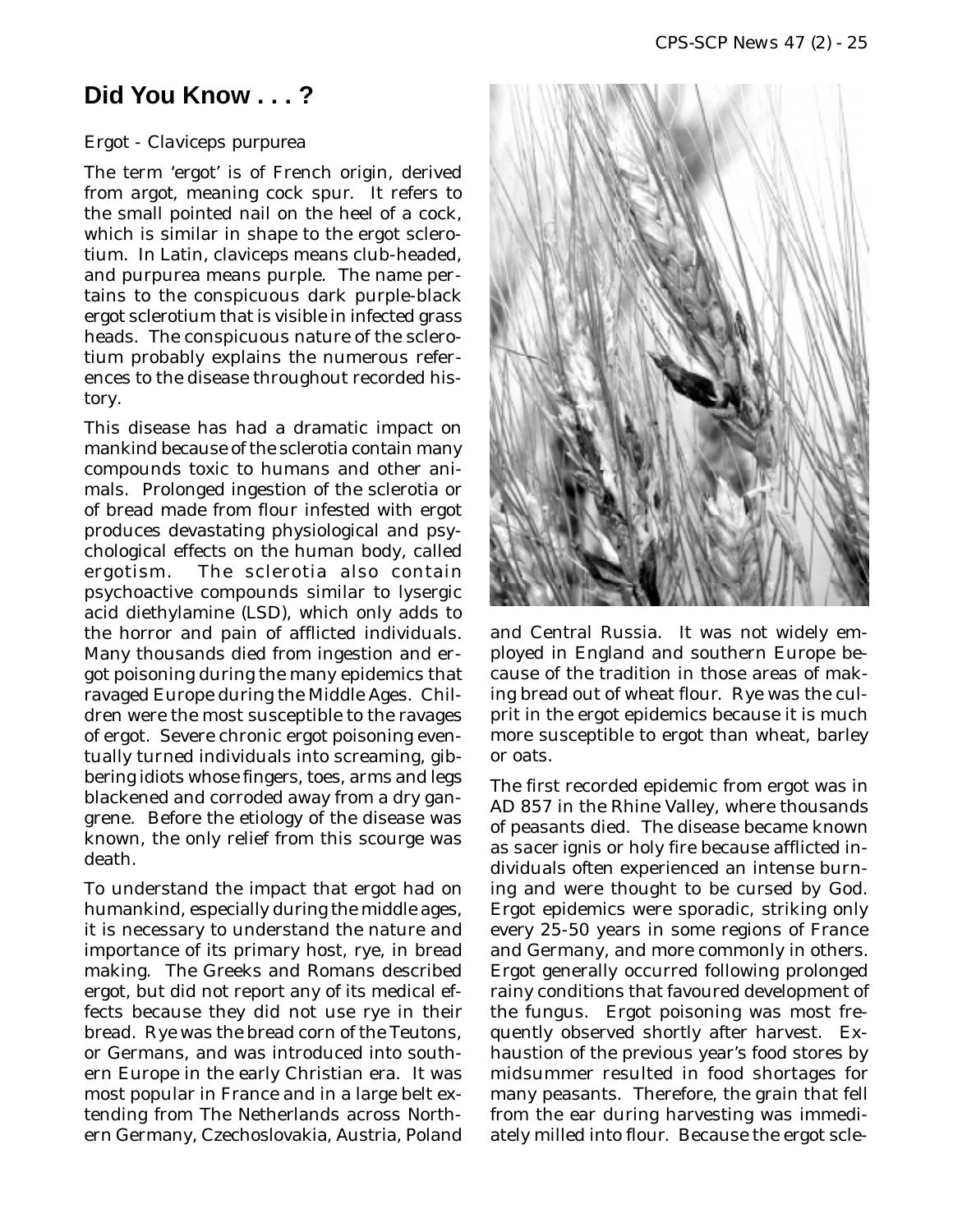rotia are easily detached, this early milling was rich in ergot sclerotia. The disease was widely viewed as a disease of the poor because the wealthy could afford to eat clean grain, and purchase higher quality cereals such as wheat, which are much less susceptible to ergot.

In 1039, during an ergot epidemic in France, Gaston de la Valloire built a hospital to car for afflicted individuals and dedicated it to the memory of St. Anthony. The disease was thereafter known as St. Anthony's fire and monks eventually established the Order of St. Anthony to take care of afflicted individuals. Sufferers often improved in their care, likely because of the temporary absence of ergoty bread from their diets, but would often relapse on returning to peasant life. The cause of St. Anthony's fire remained a mystery until the 1670's when a quiet French country physician named Thuiller made careful observations on those succumbing to the affliction. He noted that the wealthy or city dwellers did not succumb to this disease, but the country peasants were very susceptible to epidemics. He reasoned that the disease must not be infectious and had to be linked to diet. One day, his investigations brought him to a field of rye, heavily infected with ergot bodies. As a physician, he knew about the medicinal properties of ergot bodies and of their toxicity when administered in high doses. Although he was convinced of his diagnosis, he was unable to prove it, and worse, he was unable to convince farmers not to eat the sclerotia. The proof that eluded Thuiller remained hidden for another 200 years until Louis Tuslane conducted microscopical inoculation studies to determine the life cycle of the causal agent. During the 1700s, however, there was mounting evidence that ergot sclerotia were responsible for St. Anthony's fire, and countries such as Prussia were exchanging ergoty rye for sound grain. Furthermore, rye was gradually losing importance as a staple among the peasantry as other crops such as potatoes were introduced into Europe. Other improvements in agriculture included improved drainage of fields, which also contributed to a reduction in ergot severity. Ergot poisoning still sporadically caused devastating losses to human life and, in some instances, was responsible for changing the

course of history. In 1722, Peter the Great of Russia was poised to conquer Turkey and extend his empire to the ice-free ports of the Black Sea. On the eve of the attack on the Sultan Ahmed III's army, Peter's armies and their horses were fed on a rye originating from the Volga delta. Shortly after eating the grain, horses were immobilized with the staggers and scores of his men were writhing in pain. Over 20,000 soldiers reputedly died, and with them Peter's dream of conquest of the Ottoman Empire. Even in the twentieth century, a major epidemic occurred in Russia during 1926- 1927, with more than 10,000 cases of ergot poisoning and 89 deaths reported. The last outbreak of St. Anthony's fire was reported in France in 1951. An unscrupulous farmer sold ergoty grain to an equally unscrupulous miller and baker who used the grain to make bread that was consumed by the majority of inhabitants of Pont-Saint-Esprit. At the end of the epidemic, over 200 cases of severe ergot poisoning and four deaths were recorded.

Taken from: Gaudet, D., Menzies, J., and Burnett, P. 2000. Smuts, Bunts and Ergot. Encyclopedia of Microbiology 4: 297-315.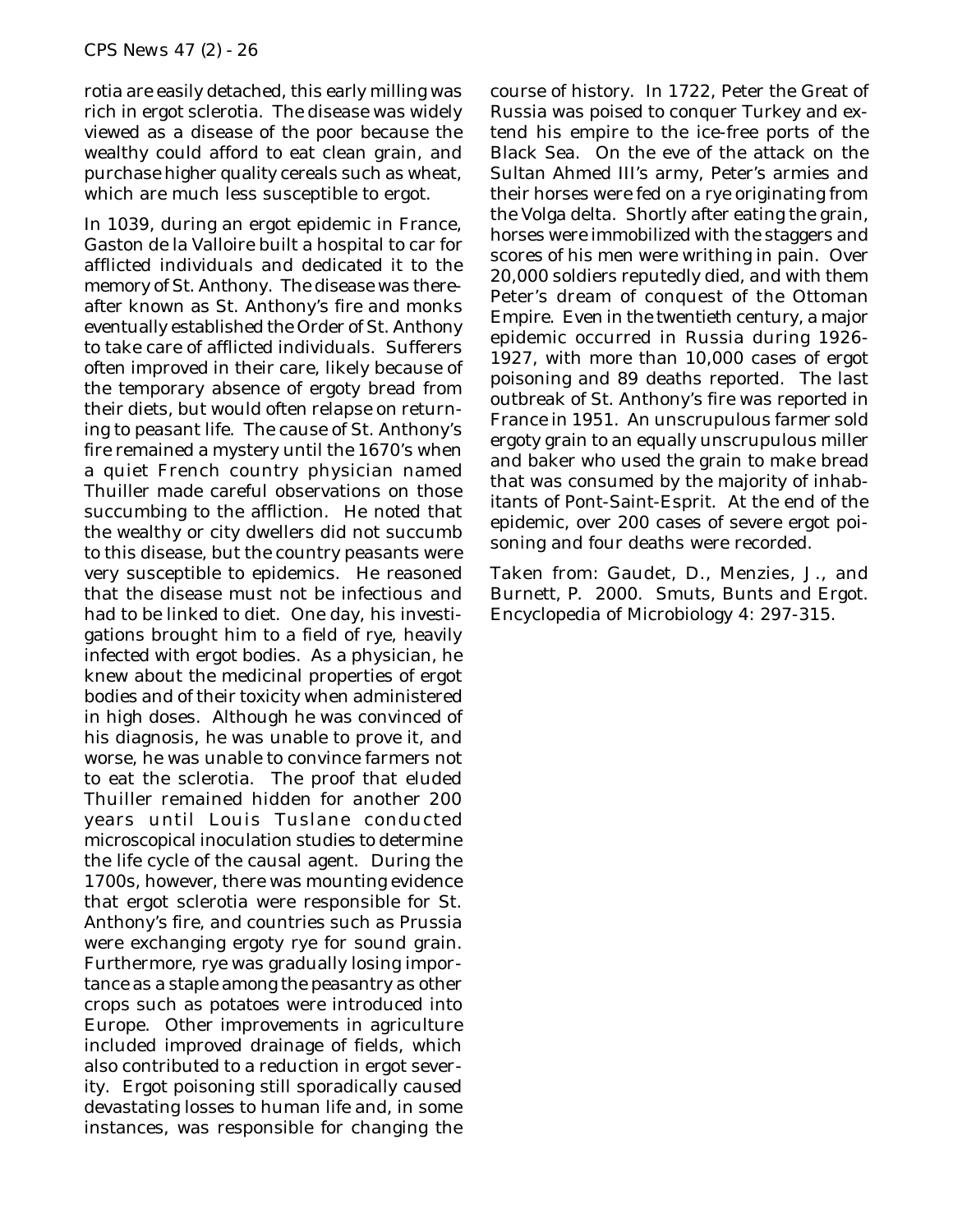### **La Rouille dans l'Antiquité**

Les plus anciens textes décrivant des plantes malades, trouvés dans la genèse, parlent de blé affecté par le charbon, de taches foliaires, et le mildiou, qui sont maintenant présumés être dus, au moins en partie, à des champignons agents de la rouille. Des fouilles en Israël ont révélé des urediniospores, causant la rouille des tiges, datant de 1,300 avant J.C.. Aristote (384-322 avant J.C.) évoqua la rouille comme étant produite par « les vapeurs tièdes » et mentionne la dévastation causée par cette maladie, ainsi que les années durant lesquelles la rouille s'était établie. Le philosophe grecque Théophraste (370-286 Avant J.C.) était le premier à écrire à propos des maladies des arbres, des céréales, et des légumineuses. Il fit l'intéressante observation que les maladies des plantes étaient plus sévères dans les emplacements à basse altitude, et rapporta que la rouille était plus sévère sur les céréales que sur les légumineuses. La prière officielle à une cérémonie « Robigala » donnée par Ovid (43 avant J.C.-17 ….) donne l'impression que la rouille des tiges était une maladie importante en Italie à ce moment-là. «Dur Robigo, épargnez la graine qui germe et laissez les parties aériennes indemnes frémir au-dessus du sol. Laissez les cultures, entretenues par les étoiles propices du paradis, croître jusqu'à ce qu'elles soient mûres pour la faucille. Votre pouvoir n'est point faible: la graine que vous avez stigmatisée de votre marque, sera abandonnée par le paysan, car perdue. Ni les vents, ni les orages, ni même le gel scintillant qui pince la graine de saule, ne l'abîme autant que lorsque le soleil réchauffe les tiges mouillées; alors, déesse de la crainte, est-ce le moment où vous affalerez votre colère. Épargnez, je prie, et enlevez vos mains croûteuses de la récolte N'abîmez pas le labour: ça suffit que vous ayez le pouvoir de faire mal. Ne saisissez pas les tendres cultures mais saisissez plutôt le fer dur. Devancez le destructeur. Mieux est si vous rongiez les épées et les armes funestes. Il n'y a point besoin d'eux: le monde est en paix. Maintenant laissez le paysan s'adapter, les râteaux et les binettes dures et le bout incurvé, être poli jusqu'à l'éclat; mais laissez la rouille défiler

les bras et quand l'un essaye de tirer l'épée du fourreau, faites-le sentir le fourreau coller, à cause de la longue désuétude. Mais ne profanez pas la graine et puisse le paysan être capable de vous invoquer en votre absence».

Ceres, la déesse romaine d'agriculture (graines de céréales, maïs, pain), a représenté la terre, en connexion avec la croissance des plantes et avec les céréales en particulier. Une partie des célébrations du 19 avril, « Cerialia », a inclus la cérémonie de brûlage du renard, dans laquelle un renard, avec des tiges de céréales en feu attachées à sa queue, était libéré dans le Circus Maximus. Les cendres du renard étaient collectées et utilisées durant des rituels expiatoires, vraisemblablement pour protéger les cultures contre Robigo ou la rouille du blé. Cerialia est suivie de « Robigalia », le 25 avril, dédiée a Robigus, le **numen** (dieu) de la rouille du blé qui peut être apaisée pour éviter cette calamité. Un chien, de préférence de couleur rougeâtre, était sacrifié ce jour-là pour accomplir cet apaisement, parce que selon les romains, l'étoile-chien Sirius, la plus brillante dans le ciel, et qui se lève avec le soleil, ajoutait à sa chaleur, et les jours de canicule (du 3 juillet au 11 août environ) soutenaient la chaleur combinée de l'étoile-chien et du soleil.

Robigus pourrait être en alternance une divinité mâle ou femelle (Robigo). Des courses à pied étaient organisées pour honorer la divinité –courses pour hommes et pour garçons séparément-. Le festival Robigalia était observé durant 1700 ans.

Dans l'eglise occidentale, avant le 17ème siècle, l'ancien festival romain « Robigalia », avec « Terminalia », ou « Frontières », étaient adaptés par l'église comme étant le dimanche des rogations, qui suivait Pâques, la saison de la résurrection. Ceci servit un but pratique, avec des cortèges destinés à bénir les cultures, à les épargner de la rouille et du mildiou, et à définir les frontières lorsqu'il y'avait des systèmes de champs ouverts, et pas toujours des lignes claires de délimitation entre les paroisses.

*by reader request, last issue's DYK by Julie Gold, translated by Associate Editor Lakhdar Lamari. - Ed.*